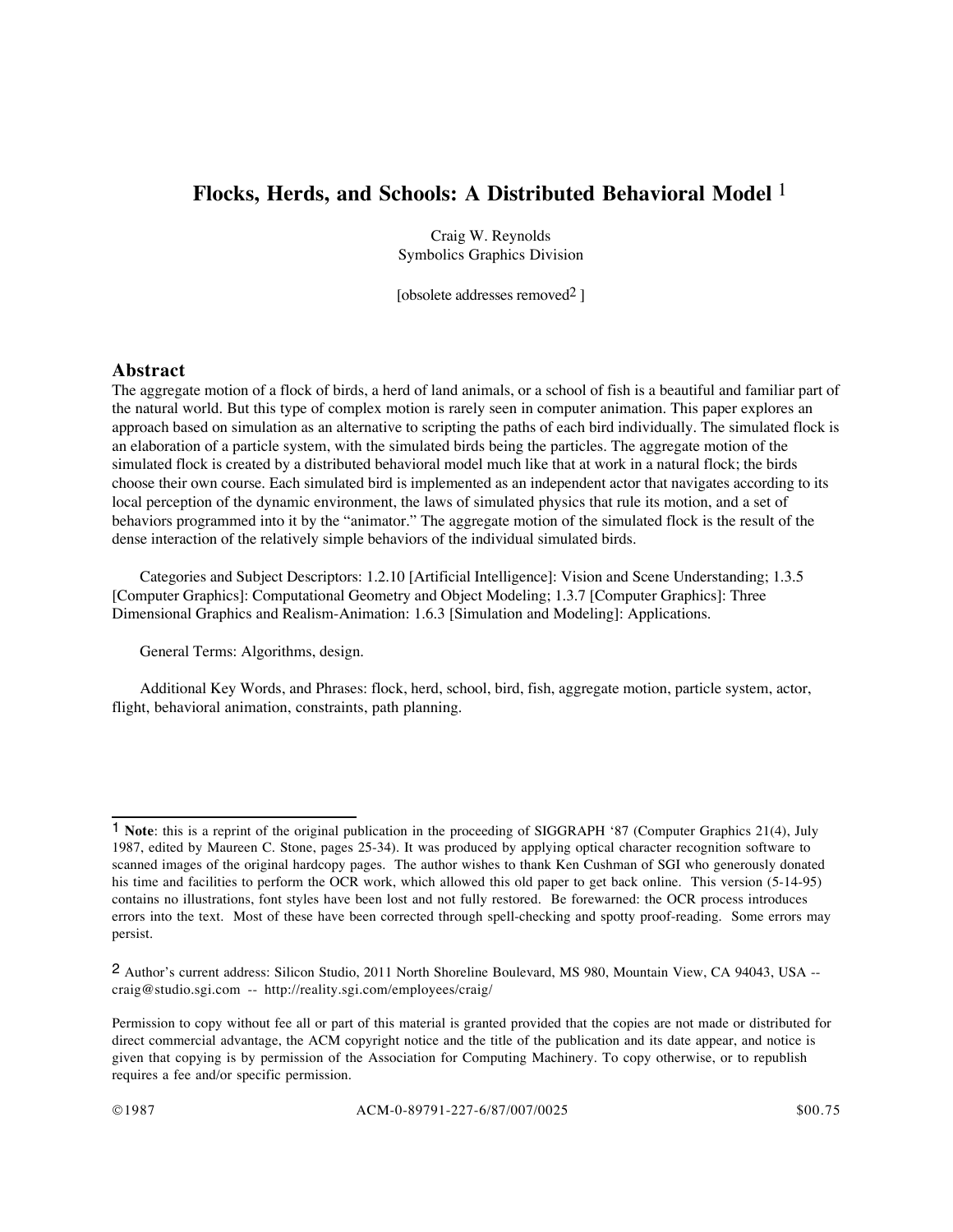## **Introduction**

The motion of a flock of birds is one of nature's delights. Flocks and related synchronized group behaviors such as schools of fish or herds of land animals are both beautiful to watch and intriguing to contemplate. A flock\* exhibits many contrasts. It is made up of discrete birds yet overall motion seems fluid; it is simple in concept yet is so visually complex, it seems randomly arrayed and yet is magnificently synchronized. Perhaps most puzzling is the strong impression of intentional, centralized control. Yet all evidence indicates that flock motion must be merely the aggregate result of the actions of individual animals, each acting solely on the basis of its own local perception of the world.

One area of interest within computer animation is the description and control of all types of motion. Computer animators seek both to invent wholly new types of abstract motion and to duplicate (or make variations on) the motions found in the real world. At first glance, producing an animated, computer graphic portrayal of a flock of birds presents significant difficulties. Scripting the path of a large number of individual objects using traditional computer animation techniques would be tedious. Given the complex paths that birds follow, it is doubtful this specification could be made without error. Even if a reasonable number of suitable paths could be described, it is unlikely that the constraints of flock motion could be maintained (for example, preventing collisions between all birds at each frame). Finally, a flock scripted in this manner would be hard to edit (for example, to alter the course of all birds for a portion of the animation). It is not impossible to script flock motion, but a better approach is needed for efficient, robust, and believable animation of flocks and related group motions.

This paper describes one such approach. This approach assumes a flock is simply the result of the interaction between the behaviors of individual birds. To simulate a flock we simulate the behavior of an individual bird (or at least that portion of the bird's behavior that allows it to participate in a flock). To support this behavioral "control structure," we must also simulate portions of the bird's perceptual mechanisms and aspects of the physics of aerodynamic flight. If this simulated bird model has the correct flock-member behavior, all that should be required to create a simulated flock is to create some instances of the simulated bird model and allow them to interact.\*\*

Some experiments with this sort of simulated flock are described in more detail in the remainder of this paper. The success and validity of these simulations is difficult to measure objectively. They do seem to agree well with certain criteria [25] and some statistical properties [23] of natural flocks and schools which have been reported by the zoological and behavioral sciences. Perhaps more significantly, many people who view these animated flocks immediately recognize them as a representation of a natural flock, and find them similarly delightful to watch.

#### **Our Foreflocks**

The computer graphics community has seen simulated bird flocks before. The Electronic Theater at SIGGRAPH '85 presented a piece labeled "motion studies for a work in progress entitled 'Eurythmy'" [4] by Susan Amkraut, Michael Girard, and George Karl from the Computer Graphics Research Group of Ohio State University. In the film, a flock of birds flies up out of a minaret and, passing between a series of columns, flies down into a lazy spiral around a courtyard. All the while the birds slowly flap their wings and avoid collision with their flockmates.

That animation was produced using a technique completely unlike the one described in this paper and apparently not specifically intended for flock modeling. But the underlying concept is useful and interesting in its own right. The following overview is based on unpublished communications [3]. The software is informally called "the force field animation system." Force fields are defined by a 3 x 3 matrix operator that transform from a point in space (where an object is located) to an acceleration vector: the birds trace paths along the "phase portrait" of the force field. There are "rejection forces" around each bird and around static objects. The force field associated with each object has a bounding box, so object interactions can be culled according to bounding box tests. An incremental, linear time algorithm finds bounding box intersections. The "animator" defines the space field(s) and sets the initial positions, orientations, and velocities of objects. The rest of the simulation is automatic.

Karl Sims of MIT's Media Lab has constructed some behaviorally controlled animation of groups of moving objects (spaceships, inchworms, and quadrupeds), but they are not organized as flocks [35]. Another author kept

<sup>\*</sup> In this paper flock refers generically to a group of objects that exhibit this general class of polarized, non colliding. aggregate motion. The term polarization is from zoology. meaning alignment of animal groups. English is rich with terms for groups of animals; for a charming and literate discussion of such words see An Exultation of Larks. [16] \*\* This paper refers to these simulated bird-like. "bird-oid" objects generically as "boids" even when they represent

other sorts of creatures such as schooling fish.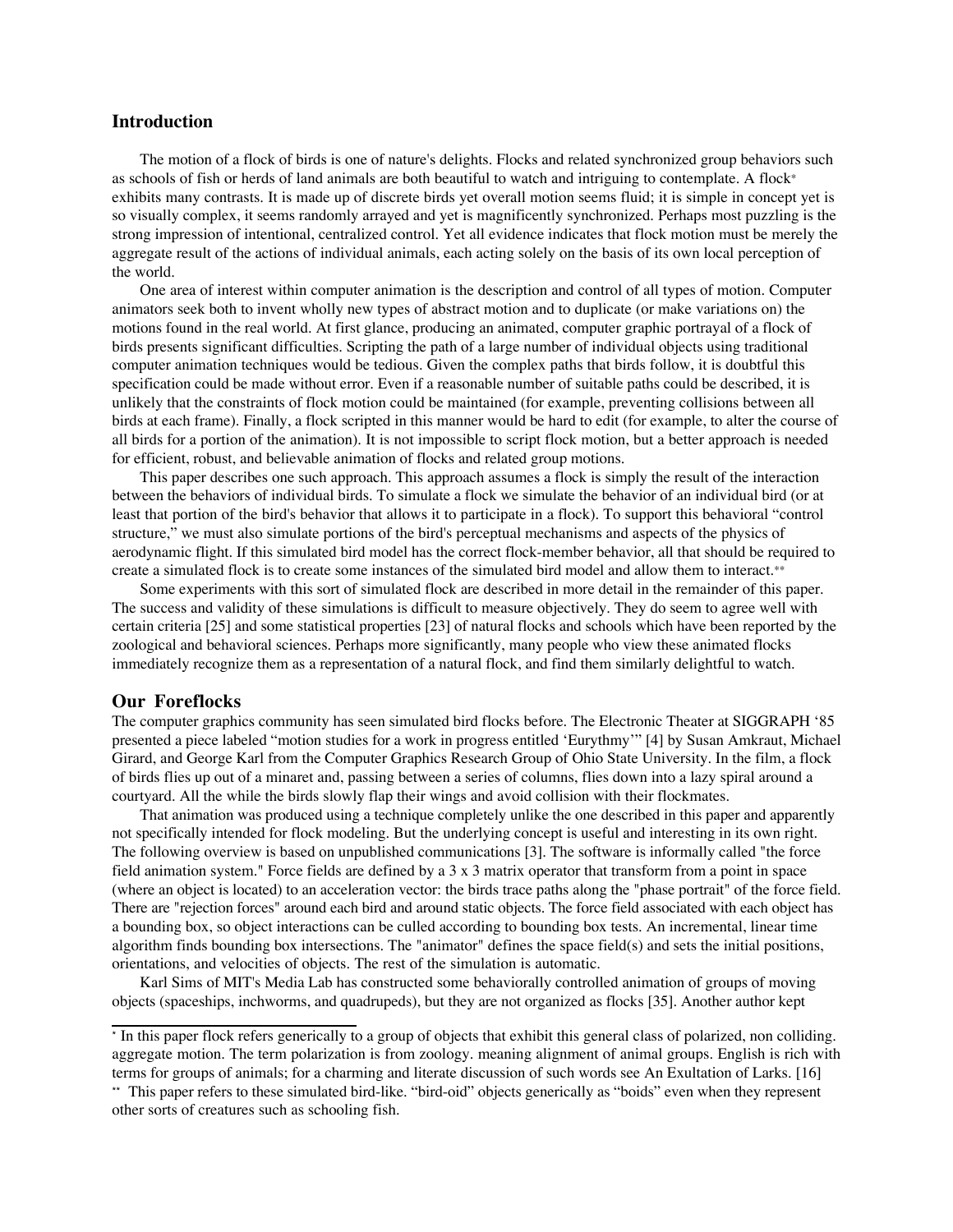suggesting [28, 29, 30] implementing a flock simulation based on a distributed behavioral model.

#### **Particle Systems**

The simulated flock described here is closely related to particle systems [27], which are used to represent dynamic "fuzzy objects" having irregular and complex shapes. Particle systems have been used to model fire, smoke, clouds, and more recently, the spray and foam of ocean waves [27]. Particle systems are collections of large numbers of individual particles, each having its own behavior. Particles are created, age, and die off. During their life they have certain behaviors that can alter the particle's own state, which consists of *color*, *opacity*, *location*, and *velocity*.

Underlying the boid flock model is a slight generalization of particle systems. In what might be called a "subobject system," Reeves's dot-like particles are replaced by an entire geometrical object consisting of a full local coordinate system and a reference to a geometrical shape model. The use of shapes instead of dots is visually significant, but the more fundamental difference is that individual subobjects have a more complex geometrical state; they now have orientation.

Another difference between boid flocks and particle systems is not as well defined. The behavior of boids is generally more complex than the behaviors for particles as described in the literature. The present boid behavior model might be about one or two orders of magnitude more complex than typical particle behavior. However this is a difference of degree, not of kind. And neither simulated behavior is nearly as complex as that of a real bird.

Also, as presented, particles in particle Systems do not interact with one another, although this is not ruled out by definition. But birds and hence boids must interact strongly in order to flock correctly. Boid behavior is dependent not only on *internal state* but also on *external state*.

#### **Actors and Distributed Systems**

The behavioral model that controls the boid's flight and flocking is complicated enough that rather than use an ad hoc approach, it is worthwhile to pursue the most appropriate formal computational model. The behaviors will be represented as rules or programs in some sense, and the internal state of each boid must be held in some sort of data structure. It is convenient to encapsulate these behaviors and state as an object, in the sense of object-oriented programming systems [10, 11, 21]. Each instance of these objects needs a computational process to apply the behavioral programs to the internal data. The computational abstraction that combines process, procedure, and state is called an actor [12, 26, 2]. An actor is essentially a virtual computer that communicates with other virtual computers by passing messages. The actor model has been proposed as a natural structure for animation control by several authors [28, 13, 29, 18]. It seems particularly apt for situations involving interacting characters and behavior simulation. In the literature of parallel and distributed computer systems, flocks and schools are given as examples of robust self-organizing distributed systems [15].

#### **Behavioral Animation**

Traditional hand-drawn cel animation was produced with a medium that was completely inert. Traditional computer animation uses an active medium (computers running graphics software), but most animation systems do not make much use of the computer's ability to automate motion design. Using different tools, contemporary computer animators work at almost the same low level of abstraction as do cel animators. They tell their story by directly describing the motion of their characters. Shortcuts exist in both media: it is common for computer animators and cel animators to use helpers to interpolate between specified keyframes. But little progress has been made in automating motion description; it is up to the animator to translate the nuances of emotion and characterization into the motions that the character performs. The animator cannot simply tell the character to "act happy" but must tediously specify the motion that conveys happiness.

Typical computer animation models only the shape and physical properties of the characters, whereas behavioral or character-based animation seeks to model the behavior of the character. The goal is for such simulated characters to handle many of the details of their actions, and hence their motions. These behaviors include a whole range of activities from simple path planning to complex "emotional" interactions between characters. The construction of behavioral animation characters has attracted many researchers [19. 21, 13, 14, 29, 30, 41, 40], but it is still a young field in which more work is needed.

Because of the detached nature of the control, the person who creates animation with character simulation might not strictly he an animator. Traditionally, the animator is directly responsible for all motion in animation production [40]. It might he more proper to call the person who directs animation via simulated characters a meta-animator,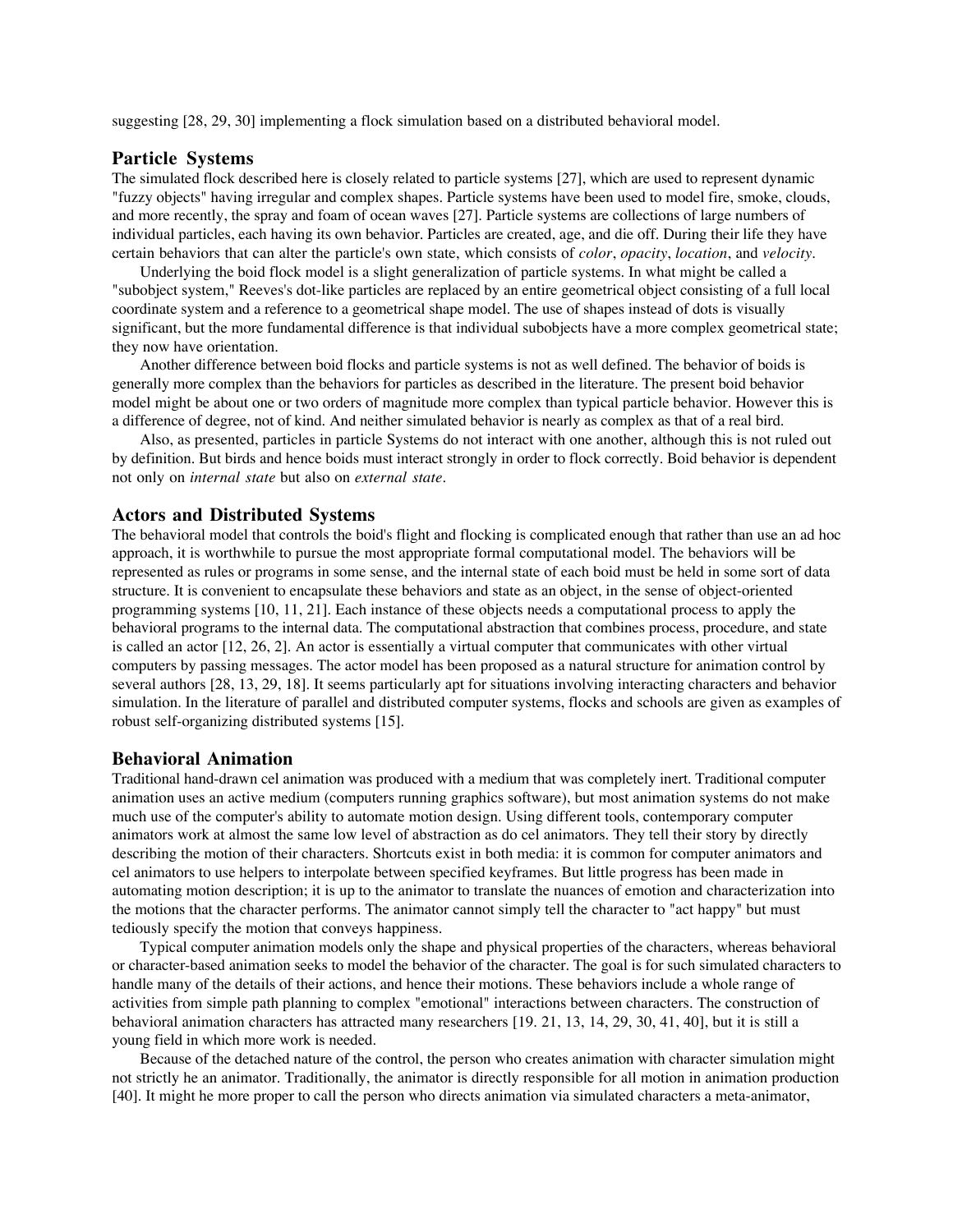since the animator is less a designer of motion and more a designer of behavior. These behaviors, when acted out by the simulated characters, lead indirectly to the final action. Thus the animator's job becomes somewhat like that of a theatrical director: the character's performance is the indirect result of the director's instructions to the actor. One of the charming aspects of the work reported here is not knowing how a simulation is going to proceed from the specified behaviors and initial conditions; there are many unexpected, pleasant surprises. On the other hand, this charm starts to wear thin as deadlines approach and the unexpected annoyances pop up. This author has spent a lot of time recently trying to get uncooperative flocks to move as intended ("these darn boids seem to have a mind of their own!").

#### **Geometric Flight**

A fundamental part of the boid model is the geometric ability to fly. The motion of the members of a simulated school or herd can be considered a type of "flying" by glossing over the considerable intricacies of wing, fin, and leg motion (and in the case of herds, by restricting freedom of motion in the third dimension). In this paper the term geometric flight refers to a certain type of motion along a path: a dynamic, incremental, rigid geometrical transformation of an object, moving along and tangent to a 3D curve. While the motion is rigid, the object's underlying geometric model is free to articulate or change shape within this "flying coordinate system." Unlike more typical animated motion along predefined spline curves, the shape of a flight path is not specified in advance.

 Geometric flight is based on incremental translations along the object's "forward direction," its local positive Z axis. These translations are intermixed with steering-rotations about the local X and Y axes (pitch and yaw), which realign the global orientation of the local Z axis. In real flight, turning and moving happen continuously and simultaneously. Incremental geometric flight is a discrete approximation of this; small linear motions model a continuous curved path. In animation the motion must increment at least once per frame. Running the simulation at a higher rate can reduce the discrete sampling error of the flight model and refine the shape of motion blur patterns.

 Flight modeling makes extensive use of the object's own coordinate system. Local space represents the "boid's eye view;" it implies measuring things relative to the boid's own position and orientation. In Cartesian terms, the left/right axis is X, up/down is Y, and forward/pack is Z. The conversion of geometric data between the local and global reference frames is handled by the geometric operators localize and globalize. It is convenient to use a local scale so that the unit of length of the coordinate system is one body length. Biologists routinely specify' flock and school statistics in terms of body lengths.

Geometric flight models conservation of momentum. An object in flight tends to stay in flight. There is a simple model of viscous speed damping, so even if the boid continually accelerates in one direction, it will not exceed a certain *maximum speed*. A minimum speed can also be specified but defaults to zero. A maximum acceleration, expressed as a fraction of the maximum speed, is used to truncate over-anxious requests for acceleration, hence providing for smooth changes of speed and heading. This is a simple model of a creature with a finite amount of available energy.

Many physical forces are not supported in the current boid model. Gravity is modeled but used only to define banking behavior. It is defined procedurally to allow the construction of arbitrarily shaped fields. If each boid was accelerated by gravity each frame, it would tend to fall unless gravity was countered by *lift* or *buoyancy*. Buoyancy is aligned against gravity, but aerodynamic lift is aligned with the boid's local "up" direction and related to velocity. This level of modeling leads to effects like normally level flight, going faster when flying down (or slower up), and the "stall" maneuver. The speed limit parameter could be more realistically modeled as a frictional drag, a backward pointing force related to velocity. In the current model steering is done by directing the available thrust in the appropriate direction. It would be more realistic to separately model the tangential thrusting forces and the lateral steering forces, since they normally have different magnitudes.

#### **Banking**

Geometric flight relates translation, pitch, and yaw, but does not constrain roil, the rotation about the local Z axis. This degree of freedom is used for banking-rolling the object to align the local Y axis with the (local XY component of the total) acceleration acting upon it. Normally banking is based on the lateral component of the acceleration, but the tangential component can be used for certain applications. The lateral components are from steering and gravity. In straight flight there is no radial force, so the gravitational term dominates and banking aligns the object's -Y axis with "gravitational down" direction. When turning, the radial component grows larger and the "accelerational down" direction swings outward, like a pendulum hanging from the flying object. The magnitude of the turning acceleration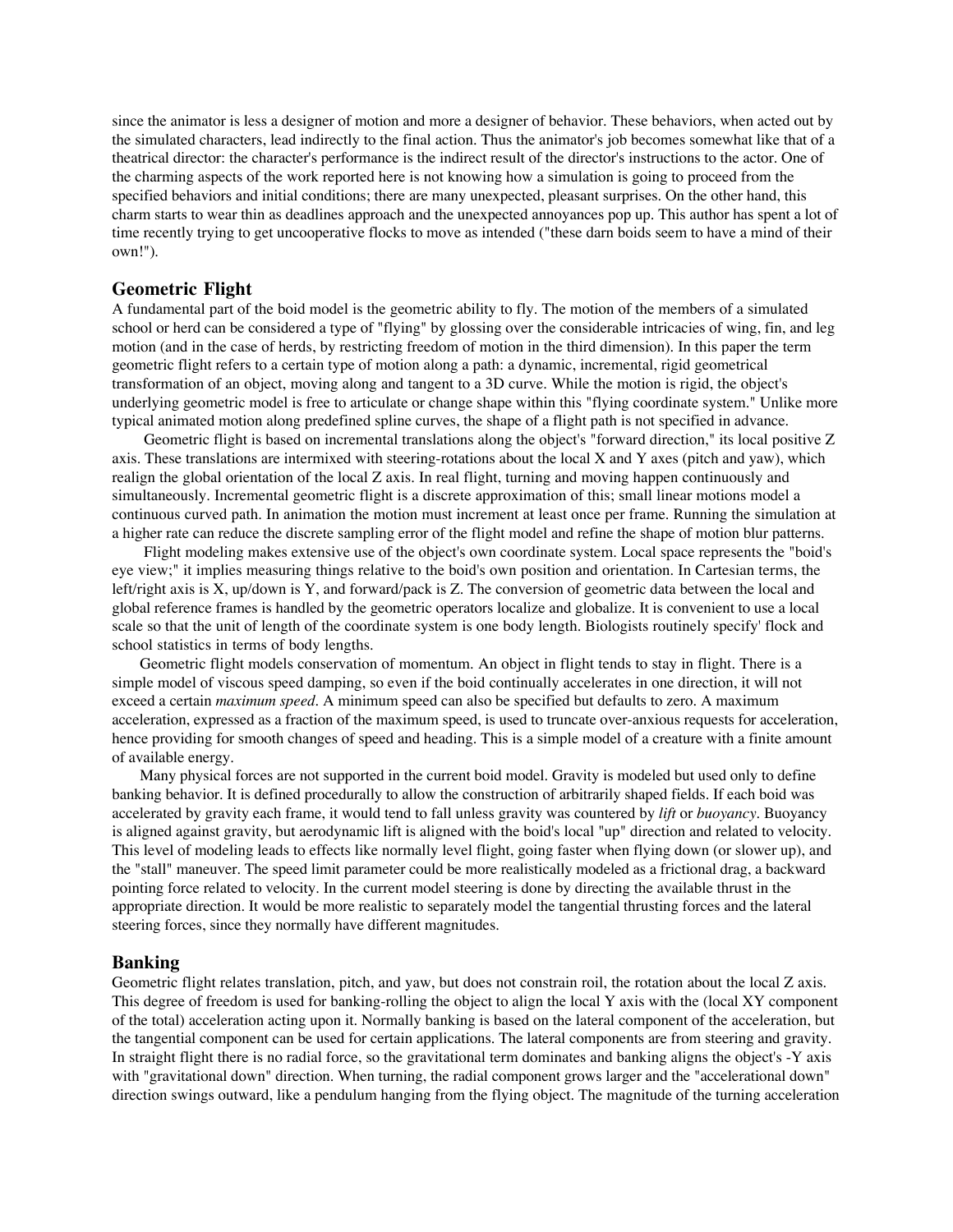varies directly with the object's velocity and with the curvature of its path (so inversely with the radius of its turn). The limiting case of infinite velocity resembles banking behavior in the absence of gravity. In these cases the local  $+$  Y (up) direction points directly at the center of curvature defined by the current turn.

> *[global and local coordinate systems, boid banks as it turns]* Figure 1.

With correct banking (what pilots call a coordinated turn) the object's local space remains aligned with the "perceptual" or "accelerational" coordinate system. This has several advantages: it simplifies the bird's (or pilot's) orientation task, it keeps the lift from the airfoils of the wings pointed in the most efficient direction ("accelerational up"), it keeps the passengers coffee in their cups, and most importantly for animation, it makes the flying boid fit the viewer's expectation of how flying objects should move and orient themselves. On the other hand, realism is not always the goal in animation. By simply reversing the angle of bank we obtain a cartoony motion that looks like the object is being flung outward by the centrifugal force of the turn.

#### **Boids and Turtles**

The incremental mixing of forward translations and local rotations that underlies geometric flight is the basis of "turtle graphics" in the programming language Logo [5]. Logo was first used as an educational tool to allow children to learn experimentally about geometry, arithmetic, and programming [22]. The Logo turtle was originally a little mechanical robot that crawled around on large sheets of paper laid on the classroom floor, drawing graphic figures by dragging a felt tip marker along the paper as it moved, Abstract turtle geometry is a system based on the frame of reference of the turtle, an object that unites position and heading. Under program control the Logo turtle could move forward or back from its current position, turn left or right from its current heading, or put the pen up or down on the paper. The turtle geometry has been extended from the plane onto arbitrary manifolds and into 3D space [1]. These "3d turtles" and their paths are exactly equivalent to the boid objects and their flight paths.

#### **Natural Flocks, Herds, and Schools**

*ì...and the thousands off fishes moved as a huge beast, piercing the water. They appeared united, inexorably bound to a common fate. How comes this unity?"* --Anonymous, 17th century (from Shaw)

For a bird to participate in a flock, it must have behaviors that allow it to coordinate its movements with those of its flockmates. These behaviors are not particularly unique; all creatures have them to some degree. Natural flocks seem to consist of two balanced, opposing behaviors: a desire to stay close to the flock and a desire to avoid collisions within the flock [34]. It is clear why an individual bird wants to avoid collisions with its flockmates. But why do birds seem to seek out the airborne equivalent of a nasty traffic jam? The basic urge to join a flock seems to be the result of evolutionary pressure from several factors: protection from predators, statistically improving survival of the (shared) gene pool from attacks from predators, profiting from a larger effective search pattern in the quest for food, and advantages for social and mating activities [33].

There is no evidence that the complexity of natural flocks is bounded in any way. Flocks do not become "full" or "overloaded" as new birds join. When herring migrate toward their spawning grounds, they run in schools extending as long as 17 miles and containing millions of fish [32]. Natural flocks seem to operate in exactly the same fashion over a huge range of flock populations. It does not seem that an individual bird can be paying much attention to each and every one of its flockmates. But in a huge flock spread over vast distances, an individual bird must have a localized and filtered perception of the rest of the flock. A bird might be aware of three categories: itself, its two or three nearest neighbors, and the rest of the flock [23].

These speculations about the "computational complexity" of flocking are meant to suggest that birds can flock with any number of flockmates because they are using what would be called in formal computer science a constant time algorithm. That is, the amount of "thinking" that a bird has to do in order to flock must be largely independent of the number of birds in the flock. Otherwise we would expect to see a sharp upper bound on the size of natural flocks when the individual birds became overloaded by the complexity of their navigation task. This has not be observed in nature.

Contrast the insensitivity to complexity of real flocks with the situation for the simulated flocks described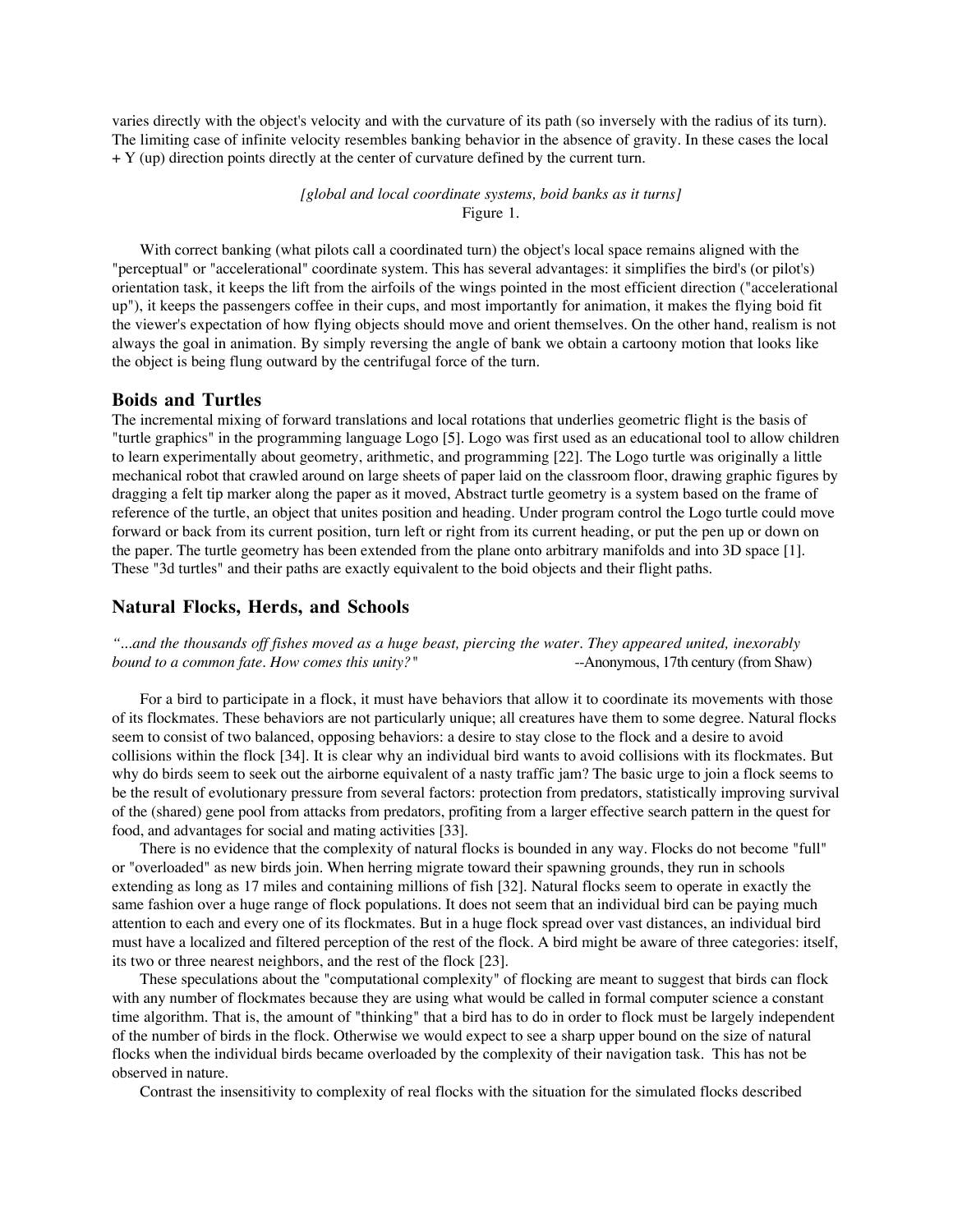below. The complexity of the flocking algorithm described is basically  $O(N^2)$ . That is, the work required to run the algorithm grows as the square of the flock's population. We definitely do see an upper bound on the size of simulated flocks implemented as described here. Some techniques to address this performance issue are discussed in the section Algorithmic Considerations.

#### **Simulated Flocks**

To build a simulated flock, we start with a boid model that supports geometric flight. We add behaviors that correspond to the opposing forces of collision avoidance and the urge to join the flock. Stated briefly as rules, and in order of decreasing precedence, the behaviors that lead to simulated flocking are:

- 1. Collision Avoidance: avoid collisions with nearby flockmates
- 2. Velocity Matching: attempt to match velocity with nearby flockmates
- 3. Flock Centering: attempt to stay close to nearby flockmates

Velocity is a vector quantity, referring to the combination of heading and speed. The manner in which the results from each of these behaviors is reconciled and combined is significant and is discussed in more detail later. Similarly, the meaning nearby in these rules is key to the flocking process. This is also discussed in more detail later, but generally one boid's awareness of another is based on the distance and direction of the offset vector between them.

 Static *collision avoidance* and dynamic *velocity matching* are complementary. Together they ensure that the members of a simulated flock are free to fly within the crowded skies of the flock's interior without running into one another. Collision avoidance is the urge to steer a way from an imminent impact. Static collision avoidance is based on the relative position of the flockmates and ignores their velocity. Conversely, velocity matching is based only on velocity and ignores position. It is a predictive version of collision avoidance: if the boid does a good job of matching velocity with its neighbors, it is unlikely that it will collide with any of them any time soon. With velocity matching, separations between boids remains approximately invariant with respect to ongoing geometric flight. Static collision avoidance serves to establish the minimum required separation distance; velocity matching tends to maintain it.

Flock centering makes a boid want to be near the center of the flock. Because each boid has a localized perception of the world. "center of the flock" actually means the center of the nearby flockmates. Flock centering causes the boid to fly in a direction that moves it closer to the centroid of the nearby boids. if a boid is deep inside a flock, the population density in its neighborhood is roughly homogeneous; the boid density is approximately the same in all directions. In this case, the centroid of the neighborhood boids is approximately at the center of the neighborhood, so the flock centering urge is small. But if a boid is on the boundary of the flock, its neighboring boids are on one side. The centroid of the neighborhood boids is displaced from the center of the neighborhood toward the body of the flock. Here the flock centering urge is stronger and the flight path will be deflected somewhat toward the local flock center.

Real flocks sometimes split apart to go around an obstacle. To be realistic, the simulated flock model must also have this ability. Flock centering correctly allows simulated flocks to bifurcate. As long as an individual boid can stay close to its nearby neighbors, it does not care if the rest of the flock turns away. More simplistic models proposed for flock organization (such as a *central force* model or a *follow the designated leader* model) do not allow splits.

The flock model presented here is actually a better model of a school or a herd than a flock. Fish in murky water (and land animals with their inability to see past their herdmates) have a limited, short-range perception of their environment. Birds, especially those on the outside of a flock, have excellent long-range "visual perception." Presumably this allows widely separated flocks to join together. If the flock centering urge was completely localized, when two flocks got a certain distance apart they would ignore each other. Long-range vision seems to play a part in the incredibly rapid propagation of a maneuver wave" through a flock of birds. It has been shown that the speed of propagation of this wavefront reaches three times the speed implied by the measured startle reaction time of the individual birds. The explanation advanced by Wayne Potts is that the birds perceive the motion of the oncoming "maneuver wave" and time their own turn to match it [25]. Potts refers to this as the "chorus line" hypothesis.

#### **Arbitrating Independent Behaviors**

The three behavioral urges associated with flocking (and others to be discussed below) each produce an isolated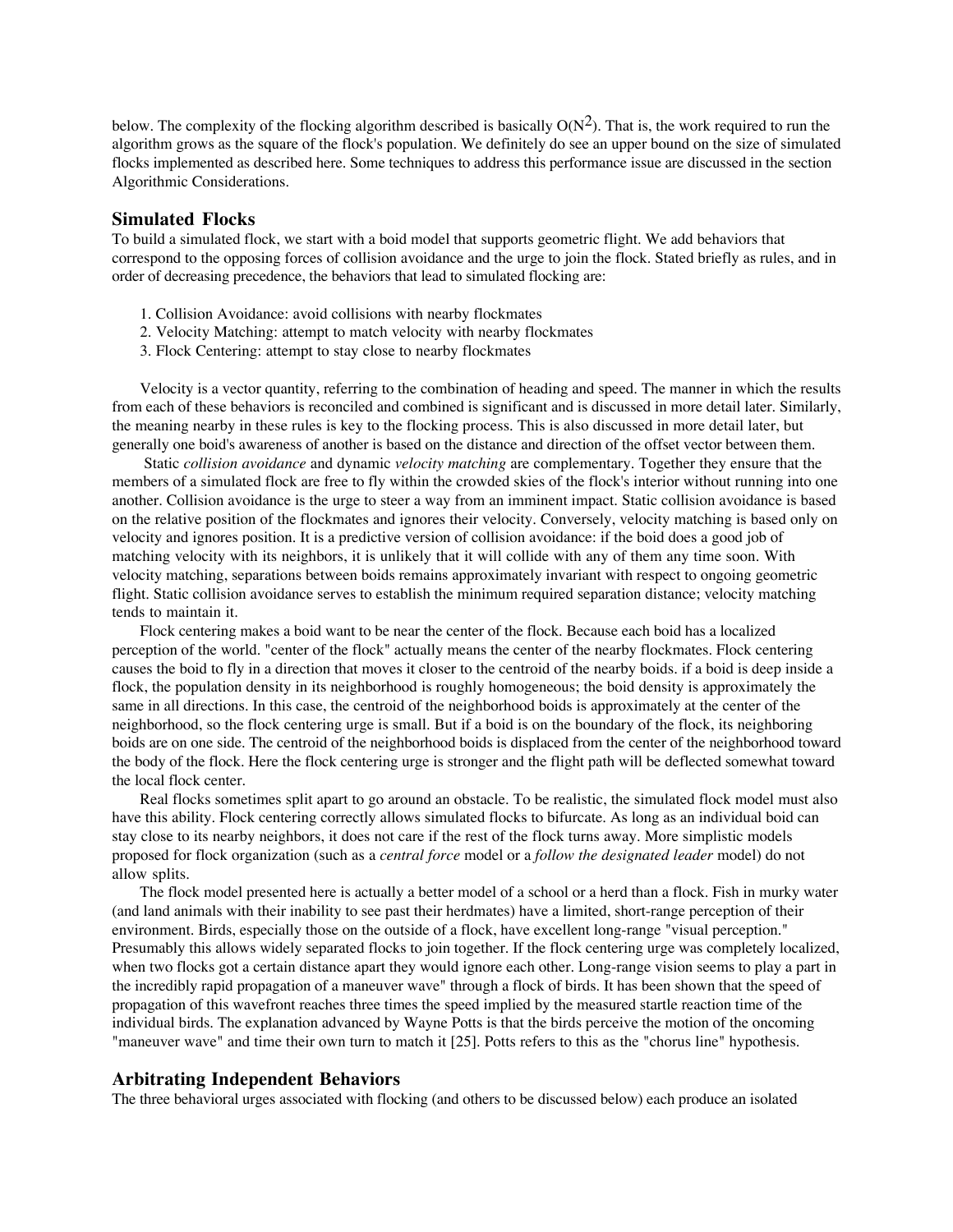suggestion about which way to steer the boid. These are expressed as acceleration requests. Each behavior says: "if I were in charge, I would accelerate in that direction." The acceleration request is in terms of a 3D vector that, by system convention, is truncated to unit magnitude or less. Each behavior has several parameters that control its function; one is a "strength," a fractional value between zero and one that can further attenuate the acceleration request. It is up to the navigation module of the boid brain to collect all relevant acceleration requests and then determine a single behaviorally desired acceleration. It must combine, prioritize, and arbitrate between potentially conflicting urges. The pilot module takes the acceleration desired by the navigation module and passes it to the flight module, which attempts to fly in that direction.

 The easiest way to combine acceleration requests is to average them. Because of the included "strength" factors, this is actually a weighted average. The relative strength of one behavior to another can be defined this way, but it is a precarious interrelationship that is difficult to adjust. An early version of the boid model showed that navigation by simple weighted averaging of acceleration requests works "pretty well." A boid that chooses its course this way will fly a reasonable course under typical conditions. But in critical situations, such as potential collision with obstacles, conflicts must be resolved in a timely manner. During high-speed flight, hesitation or indecision is the wrong response to a brick wall dead ahead.

The main cause of indecision is that each behavior might be shouting advice about which way to turn to avoid disaster, but if those acceleration requests happen to lie in approximately opposite directions, they will largely cancel out under a simple weighted averaging scheme. The boid would make a very small turn and so continue in the same direction, perhaps to crash into the obstacle. Even when the urges do not cancel out, averaging leads to other problems. Consider flying over a gridwork of city streets between the skyscrapers; while "fly north" or "fly east" might be good ideas, it would be a bad idea to combine them as "fly northeast."

Techniques from artificial intelligence, such as expert systems, can be used to arbitrate conflicting opinions. However, a less complex approach is taken in the current implementation. Prioritized acceleration allocation is based on a strict priority ordering of all component behaviors, hence of the consideration of their acceleration requests. (This ordering can change to suit dynamic conditions.) The acceleration requests are considered in priority order and added into an accumulator. The magnitude of each request is measured and added into another accumulator. This process continues until the sum of the accumulated magnitudes gets larger than the maximum acceleration value, which is a parameter of each boid. The last acceleration request is trimmed back to compensate for the excess of accumulated magnitude. The point is that a fixed amount of acceleration is under the control of the navigation module; this acceleration is parceled out to satisfy the acceleration request of the various behaviors in order of priority. In an emergency the acceleration would be allocated to satisfy the most pressing needs first; if all available acceleration is "used up," the less pressing behaviors might be temporarily unsatisfied. For example. the flock centering urge could be correctly ignored temporarily in favor of a maneuver to avoid a static obstacle.

#### **Simulated Perception**

The boid model does not directly simulate the senses used by real animals during flocking (vision and hearing) or schooling (vision and fishes' unique "lateral line" structure that provides a certain amount of pressure imaging ability [23, 24]). Rather the perception model tries to make available to the behavior model approximately the same information that is available to a real animal as the end result of its perceptual and cognitive processes.

This is primarily a matter of filtering out the surplus information that is available to the software that implements the boid's behavior. Simulated boids have direct access to the geometric database that describes the exact position, orientation, and velocity of all objects in the environment. The real bird's information about the world is severely limited because it perceives through imperfect senses and because its nearby flockmates hide those farther away. This is even more pronounced in herding animals because they are all constrained to be in the same plane. In fish schools. visual perception of neighboring fish is further limited by the scattering and absorption of light by the sometimes murky water between them These factors combine to strongly localize the information available to each animal.

Not only is it unrealistic to give each simulated boid perfect and complete information about the world, it is just plain wrong and leads to obvious failures of the behavior model. Before the current implementation of localized flock centering behavior was implemented. the flocks used a central force model. This leads to unusual effects such as causing all members of a widely scattered flock to simultaneously converge toward the flock's centroid. An interesting result of the experiments reported in this paper is that the aggregate motion that we intuitively recognize as "flocking" (or schooling or herding) **depends** upon a limited, localized view of the world.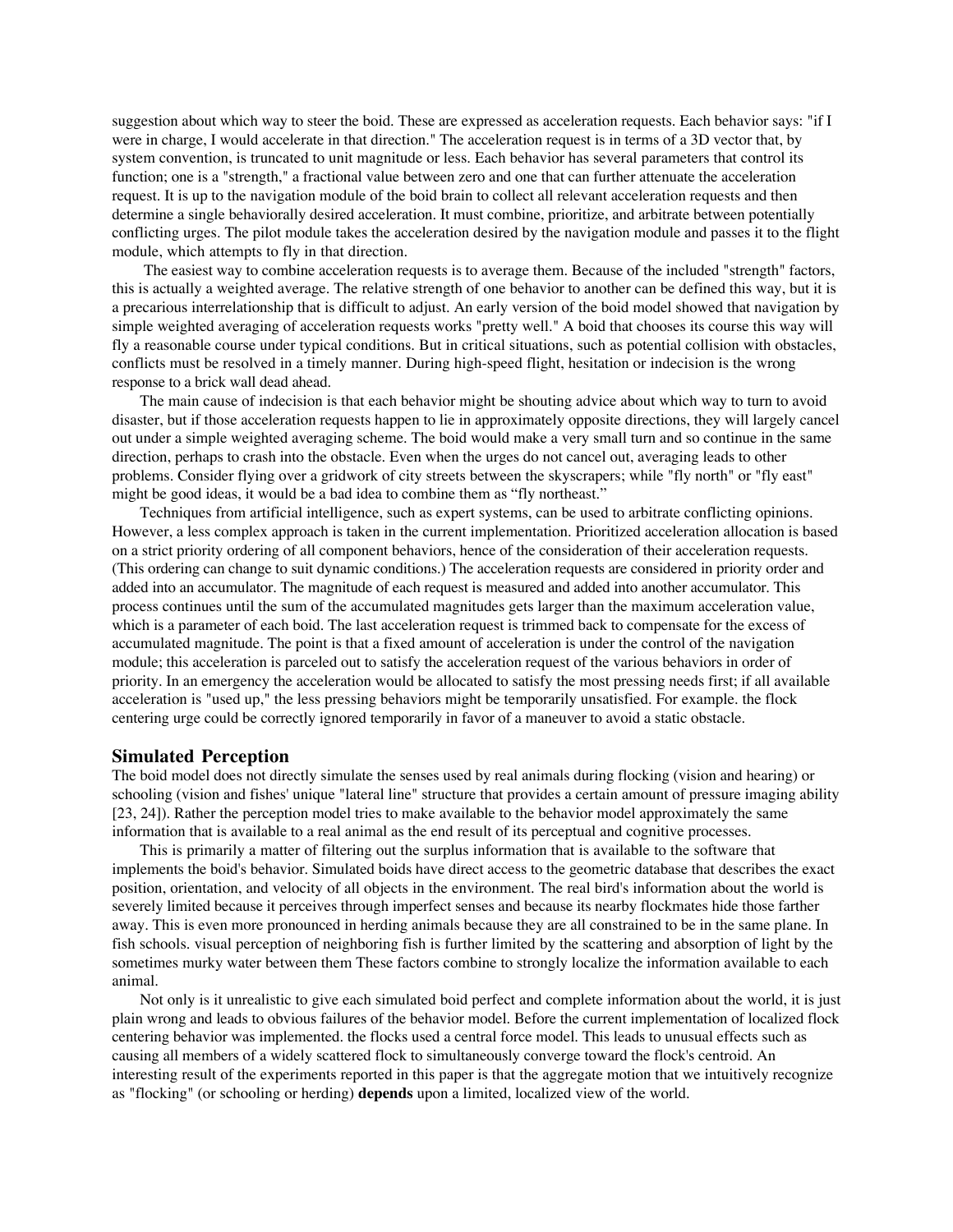The behaviors that make up the flocking model are stated in terms of "nearby flockmates." In the current implementation, the neighborhood is defined as a spherical zone of sensitivity centered at the boid's local origin. The magnitude of the sensitivity is defined as an inverse exponential of distance. Hence the neighborhood is defined by two parameters: a radius and exponent. There is reason to believe that this field of sensitivity should realistically be exaggerated in the forward direction and probably by an amount proportional to the boid's speed. Being in motion requires an increased awareness of what lies ahead, and this requirement increases with speed. A forward-weighted sensitivity zone would probably also improve the behavior in the current implementation of boids at the leading edge of a flock, who tend to get distracted by the flock behind them. Because of the way their heads and eyes are arranged, real birds have a wide field of view (about 300 degrees), but the zone of overlap from both eyes is small (10 to 15 degrees). Hence the bird has stereo depth perception only in a very small, forward-oriented cone. Research is currently under way on models of forward-weighted perception for boids.

In an early version of the flock model, the metrics of attraction and repulsion were weighted linearly by distance. This spring-like model produced a bouncy flock action, fine perhaps for a cartoony characterization, but not very realistic. The model was changed to use an inverse square of the distance. This more gravity-like model produced what appeared to be a more natural, better damped flock model. This correlated well with the carefully controlled quantitative studies that Brian Partridge made of the spatial relationships of schooling fish [23]; he found that "a fish is much more strongly influenced by its near neighbors than it is by the distant members of the school. The contribution of each fish to the [influence] is inversely proportional to the square or the cube of the distance." In previous work he and colleagues [23, 24] demonstrated that fishes school based on information from both their visual system and from their "lateral line" organ which senses pressure waves. The area of a perspective image of the silhouette of an object (its "visual angle") varies inversely with the square of its distance, and that pressure waves traveling through a 3D medium like water fall off inversely with the cube of the distance.

The boid perception model is quite ad hoc and avoids actually simulating vision. Artificial vision is an extremely complex problem [38] and is far beyond the scope of this work. But if boids could "see" their environment, they would be better at path planning than the current model. It is possible to construct simple mazelike shapes that would confuse the current boid model but would be easily solved by a boid with vision.

#### **Impromptu Flocking**

The flocking model described above gives boids an eagerness to participate in an acceptable approximation of flocklike motion. Boids released near one another begin to flock together, cavorting and jostling for position. The boids stay near one another (flock centering) but always maintain prudent separation from their neighbors' (collision avoidance), and the flock quickly becomes "polarized"-its members heading in approximately the same direction at approximately the same speed (velocity marching); when they change direction they do it in synchronization. Solitary boids and smaller flocks join to become larger flocks, and in the presence of external obstacles (discussed below), larger flocks can split into smaller flocks.

For each simulation run, the initial position (within a specified ellipsoid), heading, velocity, and various other parameters of the boid model are initialized to values randomized within specified distributions. A restartable randomnumber generator is used to allow repeatability. This randomization is not required; the boids could just as well start out arranged in a regular pattern, all other aspects of the flock model are completely deterministic and repeatable.

When the simulation is run, the flock's first action is a reaction to the initial conditions. If the boids started out too closely crowded together, there is an initial "flash expansion" where the mutual desire to avoid collision drives the boids radially away from the site of the initial over-pressure. If released in a spherical shell with a radius smaller than the "neighborhood" radius, the boids contract toward the sphere's center; otherwise they begin to coalesce into small flockettes that might themselves begin to join together. If the boids are confined within a certain region, the smaller flocks eventually conglomerate into a single flock if left to wander long enough.

#### **Scripted Flocking**

The behaviors discussed so far provide for the ability of individual birds to fly and participate in happy aimless flocking. But to combine flock simulations with other animated action, we need more direct control over the flock. We would like to direct specific action at specific times (for example, "the flock enters from the left at :02.3 seconds into the sequence, turns to fly directly upward at :03.5, and is out of the frame at :04.0").

The current implementation of the boid model has several facilities to direct the motion and timing of the flock action. First, the simulations are run under the control of a general-purpose animation scripting system [36]. The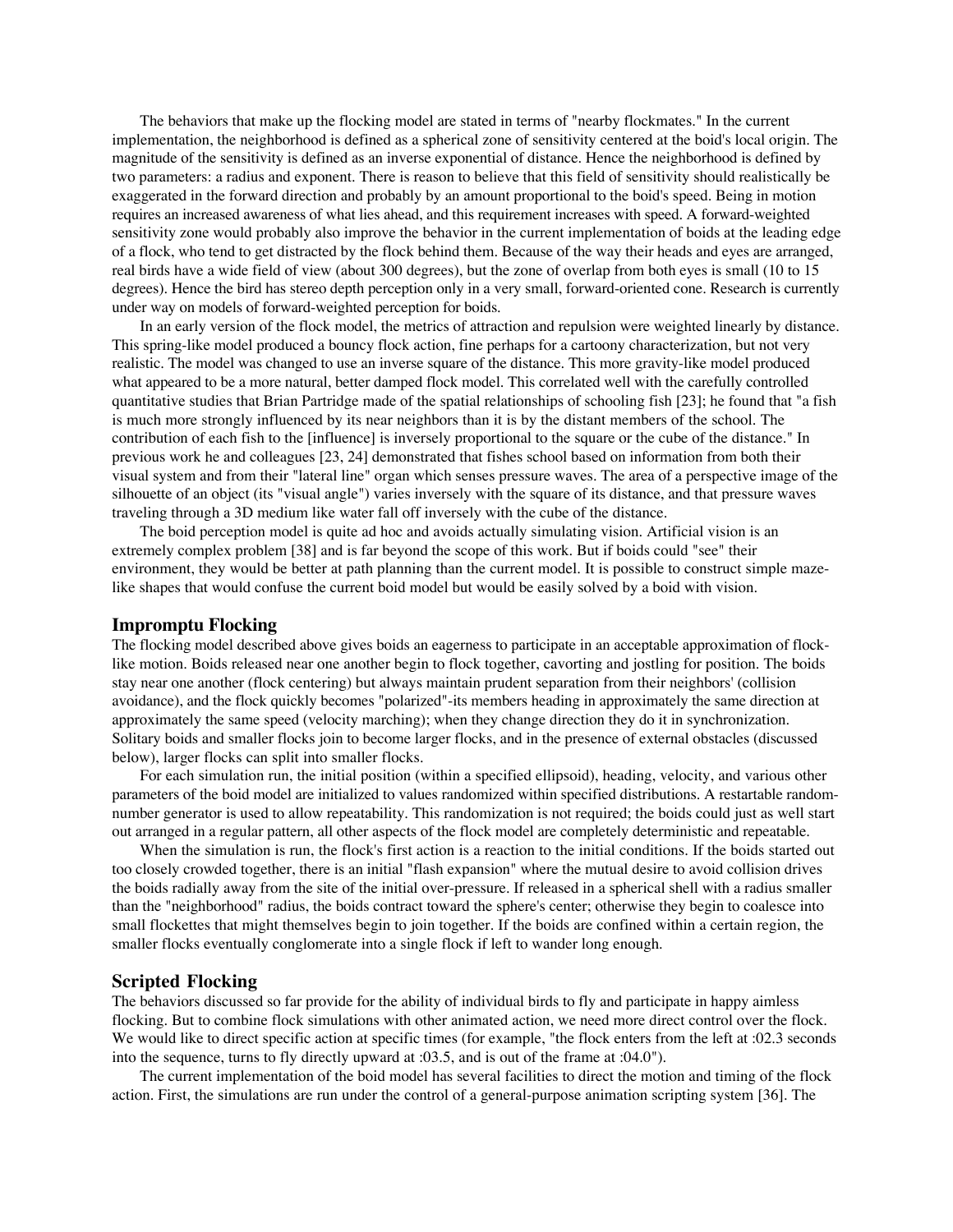details of that scripting system are not relevant here except that, in addition to the typical interactive motion control facilities, it provides the ability to schedule the invocation of user-supplied software (such as the flock model) on a frame-by-frame basis. This scripting facility is the basic tool used to describe the timing of various flock actions. It also allows flexible control over the time-varying values of parameters, which can be passed down to the simulation software. Finally the script is used to set up and animate all nonbehavioral aspects of the scene, such as backgrounds, lighting, camera motion, and other visible objects.

 The primary tool for scripting the flock's path is the migratory urge built into the boid model. In the current model this urge is specified in terms of a global target, either as a global direction (as in "going Z for the winter") or as a global position-a target point toward which all birds fly. The model computes a bounded acceleration that incrementally turns the boid toward its migratory target.

With the scripting system. we can animate a dynamic parameter whose value is. a global position vector or a global direction vector. This parameter can be passed to the flock, which can in turn pass it along to all boids, each of which sets its own "migratory goal register." Hence the global migratory behavior of all birds can be directly controlled from the script. (Of course, it is not necessary to alter all boids at the same time, for example, the delay could be a function of their present position in space. Real flocks do not change direction simultaneously [25], but rather the turn starts with a single bird and spreads quickly across the flock like a shock wave.)

We can lead the flock around by animating the goal point along the desired path, somewhat ahead of the flock. Even if the migratory goal point is changed abruptly the path of each boid still is relatively smooth because of the flight model's simulated conservation of momentum. This means that the boid's own flight dynamics implement a form of smoothing interpolation between "control points."

#### **Avoiding Environmental Obstacles**

The most interesting motion of a simulated flock comes from interaction with other objects in the environment. The isolated behavior of a flock tends to reach a steady state and becomes rather sterile. The flock can be seen as a relaxation solution to the constraints implied by its behaviors. For example, the conflicting urges of flock centering and collision avoidance do not lead to constant back and forth motion, but rather the boids eventually strike a balance between the two urges (the degree of damping controls how soon this balance is reached). Environmental obstacles and the boid's attempts to navigate around them increase the apparent complexity of the behavior of the flock. (In fact the complexity of real flocks might be due largely to the complexity of the natural environment.)

Environmental obstacles are also important from the standpoint of modeling the scene in which we wish to place the flock. If the flock is scripted to fly under a bridge and around a tree, we must be able to represent the geometric shape and dimension of these obstacles. The approach taken here is to independently model the "shape for rendering" and the "shape for collision avoidance." The types of shapes currently used for environmental obstacles are much less complicated than the models used for rendering of computer graphic models. The current work implements two types of shapes of environmental collision avoidance. One is based on the force field concept, which works in undemanding situations but has some shortcomings. The other model called steer-to-avoid is more robust and seems closer in spirit to the natural mechanism.

The force field model postulates a field of repulsion force emanating from the obstacle out into space; the boids are increasingly repulsed as they get closer to the obstacle. This scheme is easy to model; the geometry of the field is usually fairly simple and so an avoidance acceleration can be directly calculated from the field equation. These models can produce good results, such as in \*`Eurythmy" [4], but they also have drawbacks that are apparent on close examination. If a boid approaches an obstacle surrounded by a force field at an angle such that it is exactly opposite to the direction of the force field, the boid will not turn away. In this case the force field serves only to slow the boid by accelerating it backwards and provides no side thrust at all. The worst reaction to an impending collision is to fail to turn. Force fields also cause problems with "peripheral vision." The boid should notice and turn away from a wall as it flies toward it, but the wall should be ignored if the boid is flying alongside it. Finally, force fields tend to be too strong close up and too weak far away; avoiding an obstacle should involve long-range planning rather than panicky corrections at the last minute.

Steer-to-avoid is a better simulation of a natural bird guided by vision. The boid considers only obstacles directly in front of it. (It finds the intersection, if any, of its local Z axis with the obstacle.) Working in local perspective space, it finds the silhouette edge of the obstacle closest to the point of eventual impact. A radial vector is computed which will aim the boid at a point one body length beyond that silhouette edge (see figure 2). Currently steer-toavoid has been implemented for several obstacle shapes: spheres, cylinders, planes, and boxes. Collision avoidance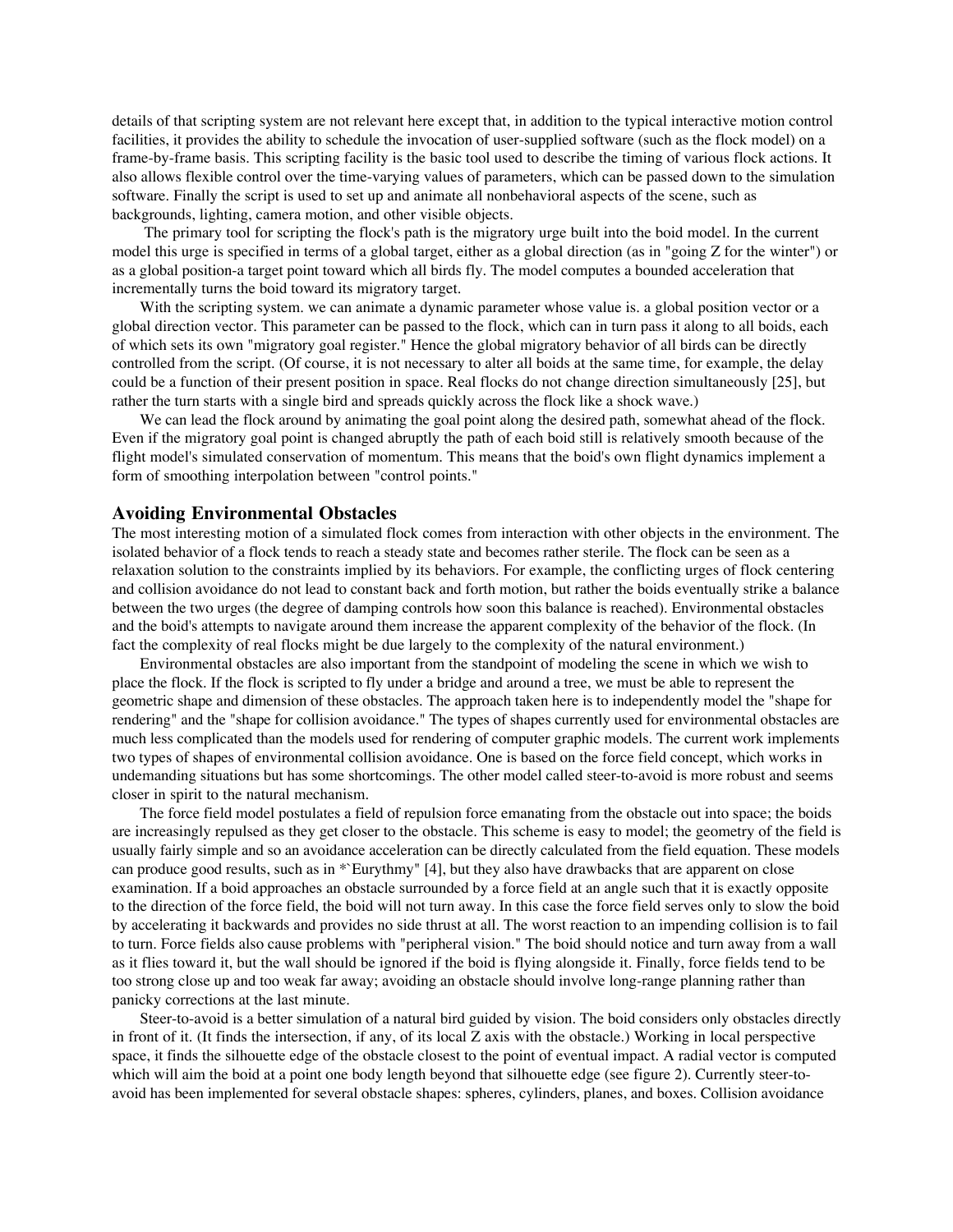for arbitrary convex polyhedral obstacles is being developed.

*[boid's eye view: obstacle on flight path, point on silhouette nearest path]* Figure 2.

Obstacles are not necessarily fixed in space; they can be animated around by the script during the animation. Or more interestingly, the obstacles can be behavioral characters. Sparrows might flock around a group of obstacles that is in fact a herd of elephants. Similarly, behavioral obstacles might not merely be in the way; they might be objects of fear such as predators. It has been noted [25] that natural flocking instincts seem to be sharpened by predators.

## **Other Applications of the Flock Model**

The model of polarized noncolliding aggregate motion has many applications, visual simulation of bird flocks in computer animation being one. Certain modifications yield a fish school model. Further modifications, such as [imitation to a 2D surface and the ability to follow the terrain, lead to a herd model. Imagine a herd of PODA-style legged creatures [9], using Karl Sims' techniques for locomotion over uneven, complex terrain [35]. Other applications are less obvious. Traffic patterns, such as the flow of cars on a freeway, is a flock-like motion. There are specialized behaviors, such as being constrained to drive within the lanes, but the basic principles that keep boids from colliding are just as applicable on the freeway. We could imagine creating crowds of "extras" (human or otherwise) for feature films. However the most fun are the offbeat combinations possible in computer graphics by mixing and matching: a herd of pogo sticks, a flock of Pegasus-like winged horses, or a traffic jam of spaceships on a 3D interplanetary highway.

One serious application would be to aid in the scientific investigation of flocks, herds, and schools. These scientists must work almost exclusively in the observational mode; experiments with natural flocks and schools are difficult to perform and are likely to disturb the behaviors under study. It might be possible, using a more carefully crafted model of the realistic behavior of a certain species of bird, to perform controlled and repeatable experiments with "simulated natural flocks." A theory of flock organization can be unambiguously tested by implementing a distributed behavioral model and simply comparing the aggregate motion of the simulated flock with the natural one.

#### **Algorithmic Considerations**

A naive implementation of the basic flocking algorithm would grow in complexity as the order of the square of the flock's population (" $0(N^2)$ "). Basically this is because each boid must reason about each of the other boids, even if only to decide to ignore it. This does not say the algorithm is slow or fast, merely that as the size of the problem (total population of the flock) increases, the complexity increases even faster. Doubling the number of boids quadruples the amount of time taken.

However, as stated before, real birds are probably not as sensitive to the total flock population. This gives hope that the simulated boid could be taught to navigate independently of the total population. Certainly part of the problem is that we are trying to run the simulation of the whole flock on a single computer. The natural solution is to use distributed processing, as the real flock does. If we used a separate processor for each boid, then even the naive implementation of the flocking algorithm would be  $O(N)$ , or linear with respect to the population. But even that is not good enough. It still means that as more boids are added to the flock, the complexity of the problem increases.

What we desire is a constant time algorithm, one that is insensitive to the total population. Another way to say this is that an N2 algorithm would be OK if there was an efficient way to keep N very small. Two approaches to this goal are currently under investigation. One is dynamic spatial partitioning of the flock; the boids are sorted into a lattice of "bins" based on their position in space. A boid trying to navigate inside the flock could get quick access to the flockmates that are physically nearby by examining the "bins" near its current position. Another approach is to do incremental collision detection (x`nearness testing"). General collision detection is another N2 algorithm, but if one does collision detection incrementally, based on a partial solution that described the situation just a moment before, then the algorithm need worry only about the changes and so can run much faster, assuming that the incremental changes are small. The incremental collision detection algorithm used in Girard's PODA system [9] apparently achieves constant time performance in the typical case.

#### **Computing Environment**

The boids software was written in Symbolics Common Lisp. The code and animation were produced on a Symbolics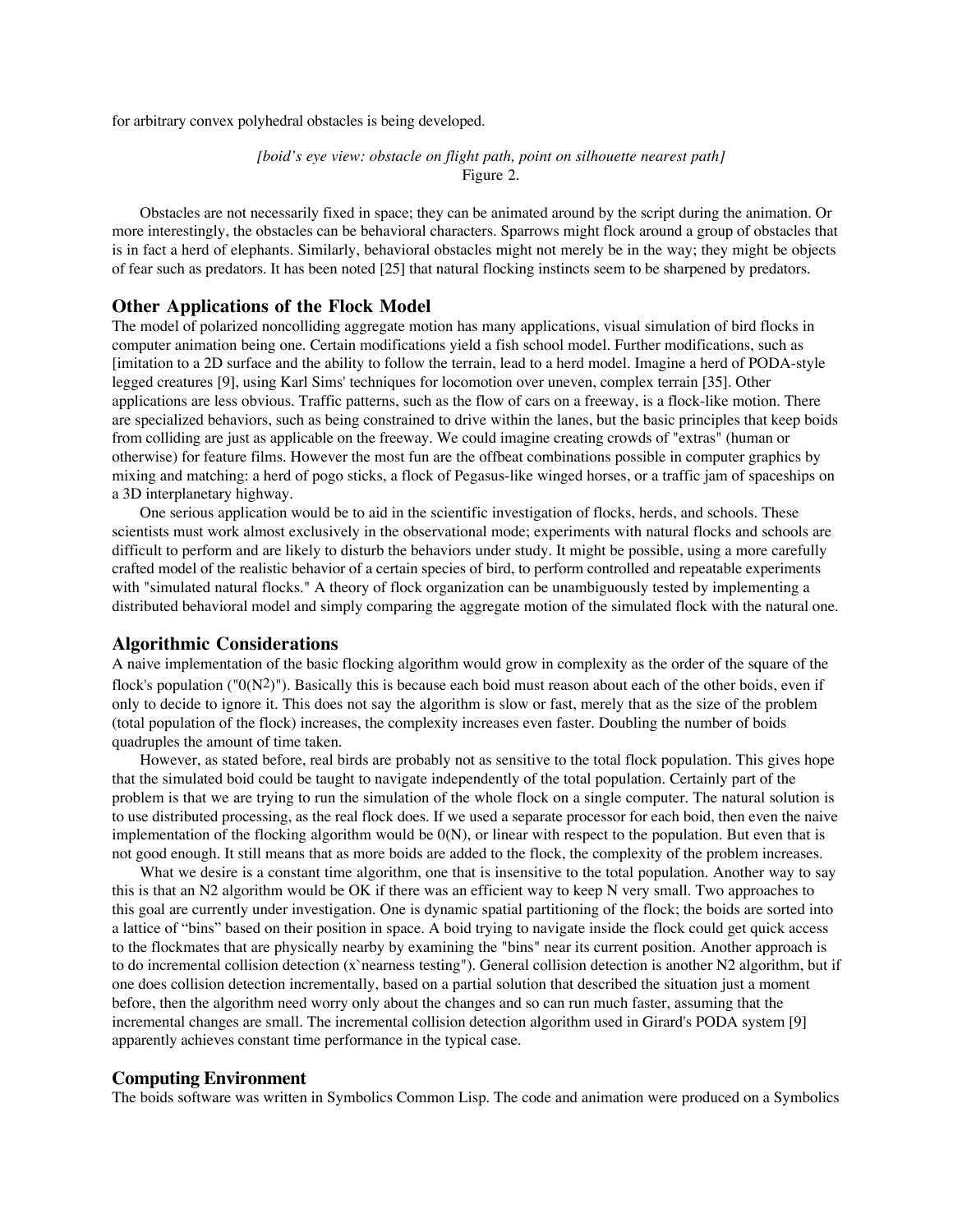3600 Lisp Machine, a high-performance personal computer. The flock software is implemented in Flavors, the object-oriented programming extensions to Symbolics Common Lisp. The geometric aspects of the system are layered upon S-Geometry, an interactive geometric modeler [37]. Boids are based on the flavor 3D:OBJECT, which provides their geometric abilities. The flock simulations are invoked from scripts created and animated with the S-Dynamics [36] animation system, which also provided the real-time playback facility used to view the motion tests. The availability of this graphical toolkit allowed the author to focus immediately on the issues unique to this project. One example of the value of this substrate is that the initial version of the flock model, including implementation, testing, debugging, and the production of seven short motion tests was accomplished in the ten days before the SIGGRAPH '86 conference.

The boid software has not been optimized for speed. But this report would be incomplete without a rough estimate of the actual performance of the system. With a flock of 80 boids, using the naive 0(N2) algorithm (and so 6400 individual boid-to-boid comparisons), on a single Lisp Machine without any special hardware accelerators, the simulation ran for about 95 seconds per frame. A ten-second (300 frame) motion test took about eight hours of real time to produce.

#### **Future Work**

This paper has largely ignored the internal animation of the geometrical model that provides the visual representation of the boid. The original motion tests produced with these models all show flocks of little abstract rigid shapes that might be paper airplanes. There was no flapping of wings nor turning of heads. and there was certainly no character animation. These topics are all important and pertinent to believable animation of simulated flocks. But the underlying abstract nature of flocking as polarized. noncolliding aggregate motion is largely independent of these issues of internal shape change and articulation. This notion is supported by the fact that most viewers of these simulations identify the motion of these abstract objects as "flocking" even in the absence of any internal animation.

But doing a believable job of melding these two aspects of the motion is more than a matter of concatenating the action of an internal animation cycle for the character with the motion defined by geometrical flight. There are important issues of synchronization between the current state of the flight dynamics model, and the amplitude and frequency of the wing motion cycle. Topics of current development include internal animation. synchronization, and interfaces between the simulation-based flock model and other more traditional. interactive animation scripting systems. We would like to allow a skilled computer animator to design a bird character and define its "wing flap cycle" using standard interactive modeling and scripting techniques. and then be able to take this cyclic motion and "plug it in" to the flock simulation model causing the boids in the flock to fly according to the scripted cycle.

The behaviors that have been discussed in this paper are all simplistic, isolated behaviors of low complexity. The boids have a geometric and kinematic state. but they have no significant mental state. Real animals have more elaborate, abstract behaviors than a simple desire to avoid a painful collision: they have more complex motivations than a simple desire to fly to a certain point in space. More interesting behavior models would take into account hunger, finding food, fear of predators, a periodic need to sleep, and so on. Behavior models of this type have been created by other investigators [6, 19, 21], but they have not yet been implemented for the boid model described here.

#### **Conclusion**

This paper has presented a model of polarized. noncolliding aggregate motion. such as that of flocks. herds. and schools. The model is based on simulating the behavior of each bird independently. Working independently. the birds try both to stick together and avoid collisions with one another and with other objects in their environment. The animations showing simulated flocks built from this model seem to correspond to the observer's intuitive notion of what constitutes "flock-like motion." However it is difficult to objectively measure how valid these simulations are. By comparing behavioral aspects of the simulated flock with those of natural flocks. we are able improve and refine the model. But having approached a certain level of realism in the model. the parameters of the simulated flock can be altered at will by the animator to achieve many variations on flock-like behavior.

#### **Acknowledgements**

I would like to thank flocks. herds. and schools for existing; nature is the ultimate source of inspiration for computer graphics and animation. I would also like to acknowledge the contributions to this research provided by workers in a wonderfully diverse collection of pursuits:

To the natural sciences of behavior, evolution, and zoology: for doing the hard work, the Real Science, on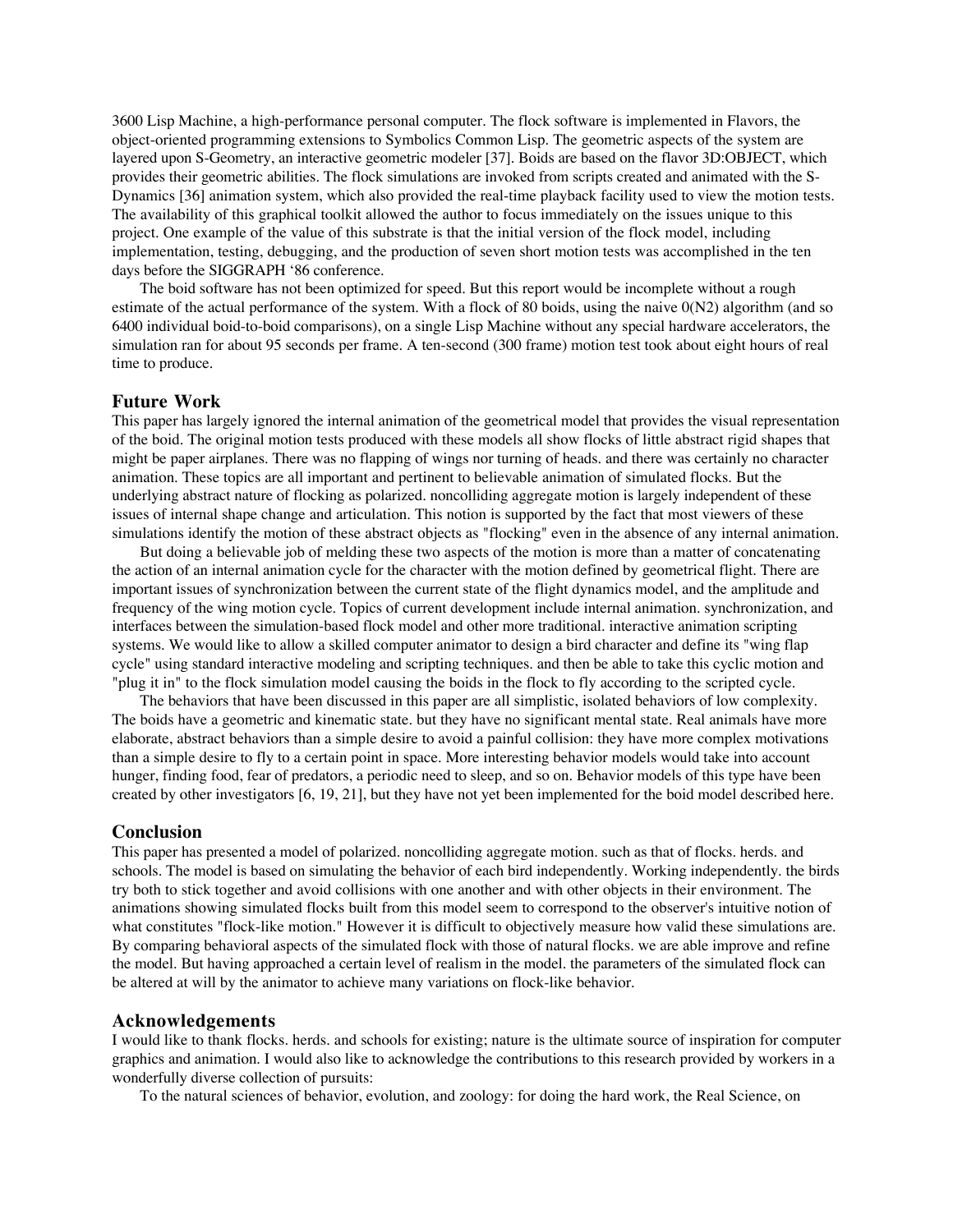which this computer graphics approximation is based. To the Logo group who invented the appropriate geometry, and so put us in the driver's seat. To the Actor semantics people who invented the appropriate control structure, and so gave the boid a brain. To the many developers of modern Lisp who invented the appropriate programming language. To my past and present colleagues at MIT, III, and Symbolics who have patiently listened to my speculations about flocks for years and years before I made my first boid fly. To the Graphics Division of Symbolics, Inc., who employ me, put up with my nasty disposition, provide me with fantastic computing and graphics facilities, and have generously supported the development of the work described here. And to the field of computer graphics, for giving professional respectability to advanced forms of play such as reported in this paper.

### **References**

- 1. Abelson, H., and diSessa, A., "Maneuvering a Three Dimensional Turtle" in Turtle Geometry: The Computer as a Medium for Exploring Mathematics, The MIT Press, Cambridge, Massachusetts, 1981, pp. 140-159.
- 2. Agha, G., Actors: A Model of Concurrent Computation in Distributed Systems, The MIT Press, Cambridge, Massachusetts. 1986.
- 3. Amkraut, S., personal communication, January 8, 1987.
- 4. Amkraut. S.. Girard. M., Karl. G.. "motion studies for a work in progress entitled 'Eurythmy'" in SIGGRAPH Video Review. Issue 21 (second item, time code 3:58 to 7:35). 1985. produced at the Computer Graphics Research Group. Ohio State University. Columbus, Ohio.
- 5. Austin, H., "The Logo Primer," MIT AI Lab, Logo Working Paper 19, 1974.
- 6. Braitenberg. V.. Vehicles: Experiments in Synthetic Psychology. The MIT Press. Cambridge. Massachusetts. 1984.
- 7. Burton, R., Bird Behavior, Alfred A. Knopf, Inc., 1985.
- 8. Davis. J. R.. Kay. A.. Marion, A., unpublished research on behavioral simulation and animation. Atari Research. 1983.
- 9. Girard, M., Maciejewski, A. A., "Computational Modeling for the Computer Animation of Legged Figures" in Computer Graphics V19 43. 1985. (proceedings of acm SIGGRAPH `85), pp. 263-270.
- 10. Goldberg. A.. Robson. D.. SMALLTALK-8O, The Language and the Implementation, Addison-Wesley Publishing Company, Reading, Massachusetts, 1983.
- 11. Goldberg, A., Kay, A., SMALLTALK-72 Instruction Manual, Learning Research Group, Xerox Palo Alto Research Center, 1976.
- 12. Hewitt, C.. Atkinson. R.. "Parallelism and Synchronization in Actor Systems," acm Symposium on Principles of Programming Languages 4. January 1977, Los Angeles, California.
- 13. Kahn, K. M., Creation of Animation from Story Descriptions. MIT Artificial Intelligence Laboratory, Technical Report 540 (doctoral dissertation), August 1979.
- 14. Kahn, K. M., Hewitt, C., Dynamic Graphics using Quasi Parallelism, May 1978, proceedings of ACM SIGGRAPH, 1978.
- 15. Kleinrock, L., "Distributed Systems," in Communications of the AC,4t, V28#11, November 1985, pp.1200-1213.
- 16. Lipton, J., An Exaltation of Larks (or, The Venereal Game), Grossman Publishers, 1977. Reprinted by Penguin Books 1977,
- 17. Maciejewski, A. A., Klein, C. A., "Obstacle Avoidance for Kinematically Redundant Manipulators in Dynamically Varying Environments," to appear in International Journal of Robotic Research.
- 18. Magnenat-Thalmann. N., Thalmann, D., Computer Animation: Theory and Practice, Springer-Verlag, Tokyo, 1985.
- 19. Marion, A., "Artificially Motivated Objects," [installation piece], ACM SIGGRAPH art show, 1985.
- 20. Moon, D. A., "Object-oriented Programming with Flavors," in Proceedings of the First Annual Conference on Object-Oriented Programming Systems, Languages, and Applications, ACM, 1986
- 21. Myers, R., Broadwell, P., Schaufler, R., "Plasm: Fish Sample," [installation piece], ACM SIGGRAPH art show, 1985.
- 22. Papert, S., "Teaching Children to be Mathematicians vs. Teaching Them About Mathematics," International Journal of Mathematical Education and Sciences, V3, pp. 249-262, 1972.
- 23. Partridge, B. L., "The Structure and Function of Fish Schools," Scientific American, June 1982, pp. 114-123.
- 24. Pitcher, T. J., Partridge, B. L., Wardle, C. S., "Blind Fish Can School," Science 194, #4268 (1976), p. 964.